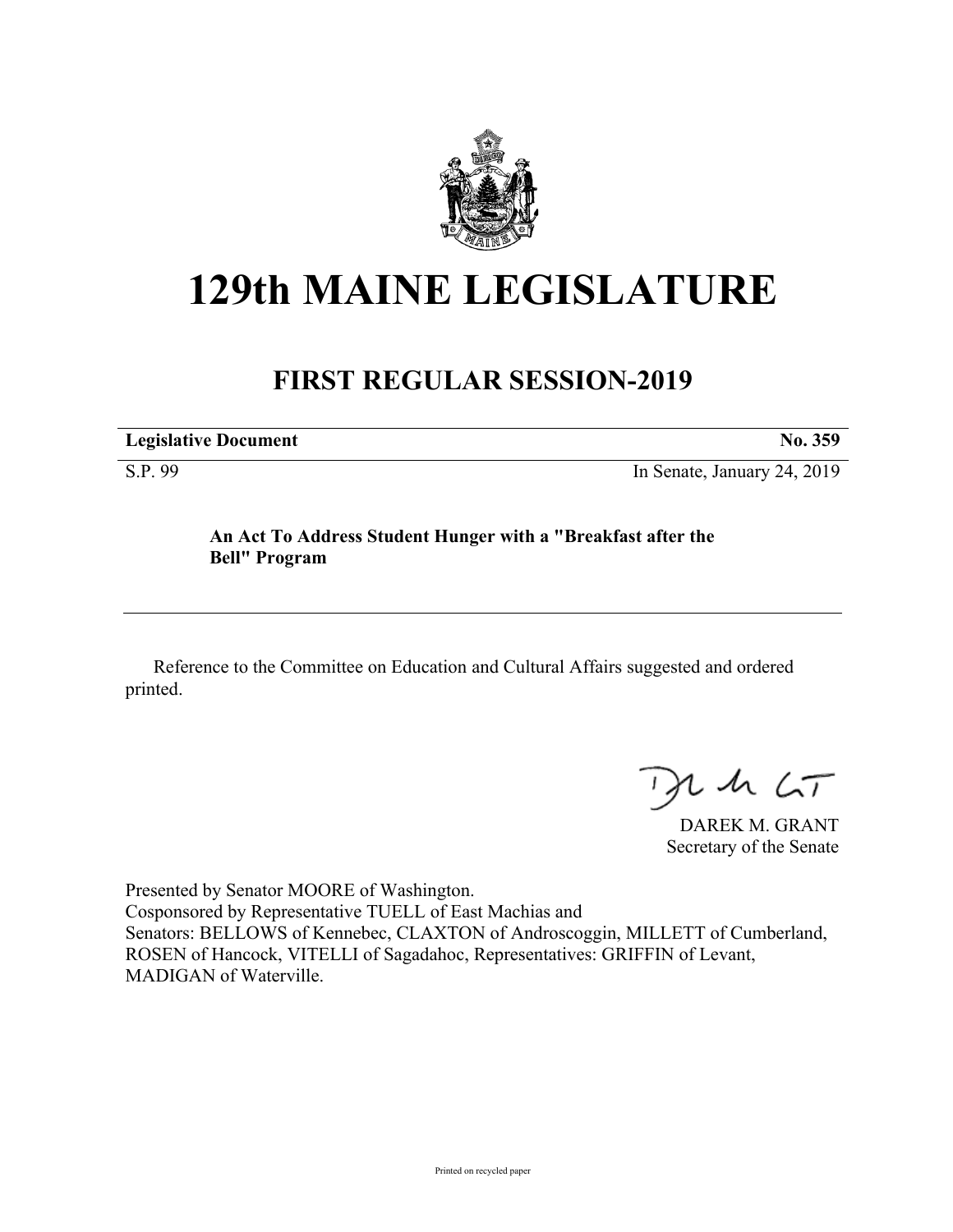#### **Be it enacted by the People of the State of Maine as follows:**

## **Sec. 1. 20-A MRSA §6602, sub-§1, ¶D** is enacted to read:

 D. A school administrative unit with a public school in which at least 50% of students qualified for a free or reduced-price lunch during the preceding school year shall operate an alternative breakfast delivery service that provides breakfast after the start of the school day for students at that public school. A school administrative unit may opt out of the alternative breakfast delivery service if the governing board of the school administrative unit holds a public hearing regarding the service and votes in the affirmative that the service would not be financially or logistically viable. The governing board of the school administrative unit shall post public notice in each municipality in the unit of the time and location of the hearing at least 10 days before the hearing. The chair of the governing board of the school administrative unit shall conduct the hearing. Within 30 days of the public hearing, the governing board of the school administrative unit, by majority vote, may determine that an alternative breakfast delivery service is not financially or logistically viable. The department shall adopt rules to implement this paragraph. Rules adopted pursuant to this paragraph are routine technical rules as defined in Title 5, chapter 375, subchapter 2-A.

 **Sec. 2. Rulemaking regarding alternative breakfast delivery service.** The Department of Education shall adopt rules to develop an application process and to adopt standards to address evaluation criteria based on need for the funding of alternative breakfast delivery services in school administrative units pursuant to the Maine Revised Statutes, Title 20-A, section 6602, subsection 1, paragraph D. The department shall adopt procedures to track health and academic outcomes through evaluation and data collection of students and schools that participate in alternative breakfast delivery services. Rules adopted pursuant to this section are routine technical rules as defined in Title 5, chapter 375, subchapter 2-A.

 **Sec. 3. Appropriations and allocations.** The following appropriations and allocations are made.

#### **EDUCATION, DEPARTMENT OF**

 Initiative: Provides ongoing funding to school administrative units that operate alternative breakfast delivery services that provide breakfast after the start of the school day. A school administrative unit with a public school in which at least 50% of students qualified for a free or reduced-price lunch during the preceding school year qualifies for funding.

| 37 | <b>GENERAL FUND</b>       | 2019-20   | 2020-21   |
|----|---------------------------|-----------|-----------|
| 38 | All Other                 | \$500,000 | \$500,000 |
| 39 |                           |           |           |
| 40 | <b>GENERAL FUND TOTAL</b> | \$500,000 | \$500,000 |